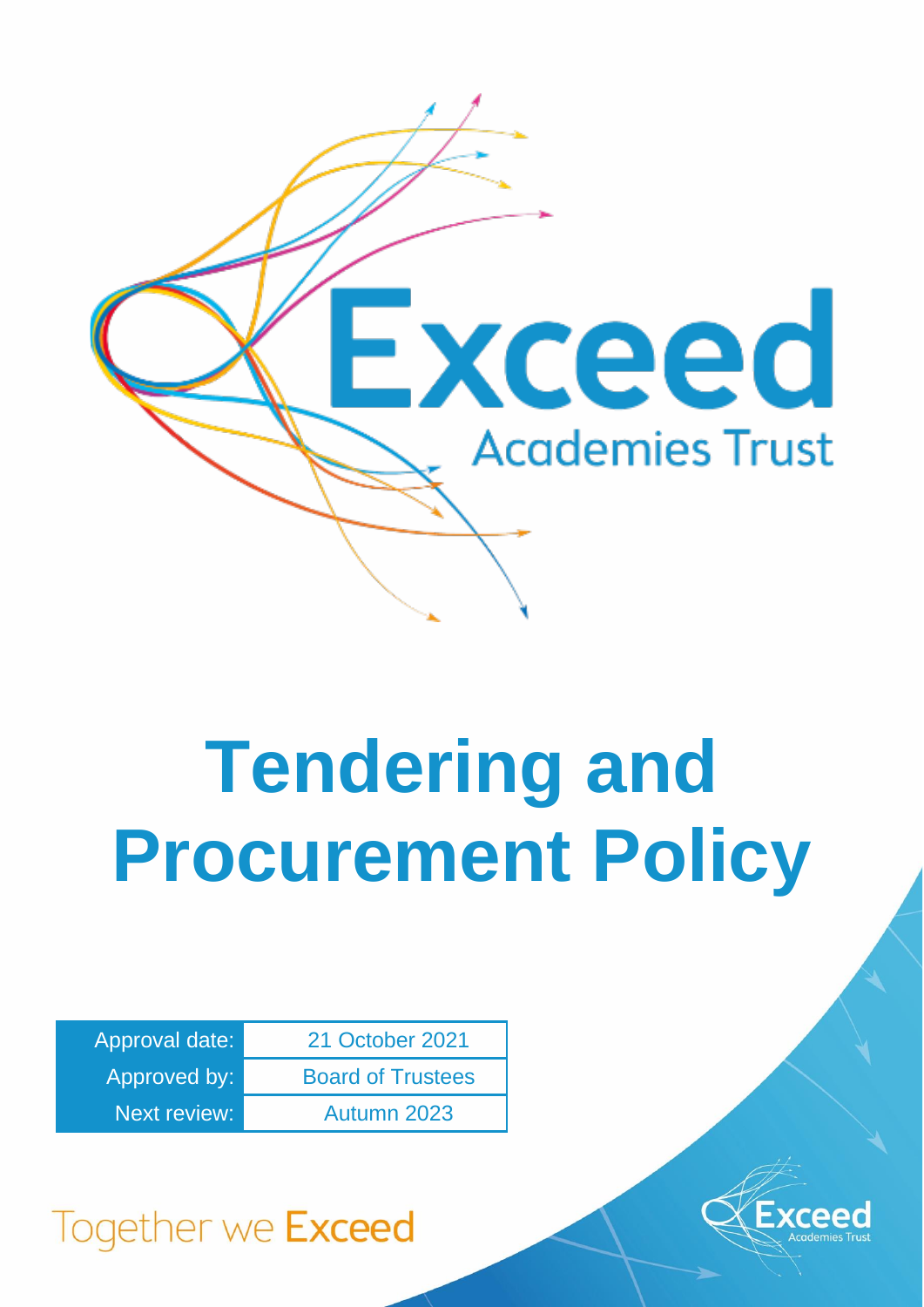## **Contents**

| 6. Purchase Orders of over £4,000 but less than or equal to £30,000 4 |  |
|-----------------------------------------------------------------------|--|
|                                                                       |  |
|                                                                       |  |
|                                                                       |  |
|                                                                       |  |
|                                                                       |  |
|                                                                       |  |

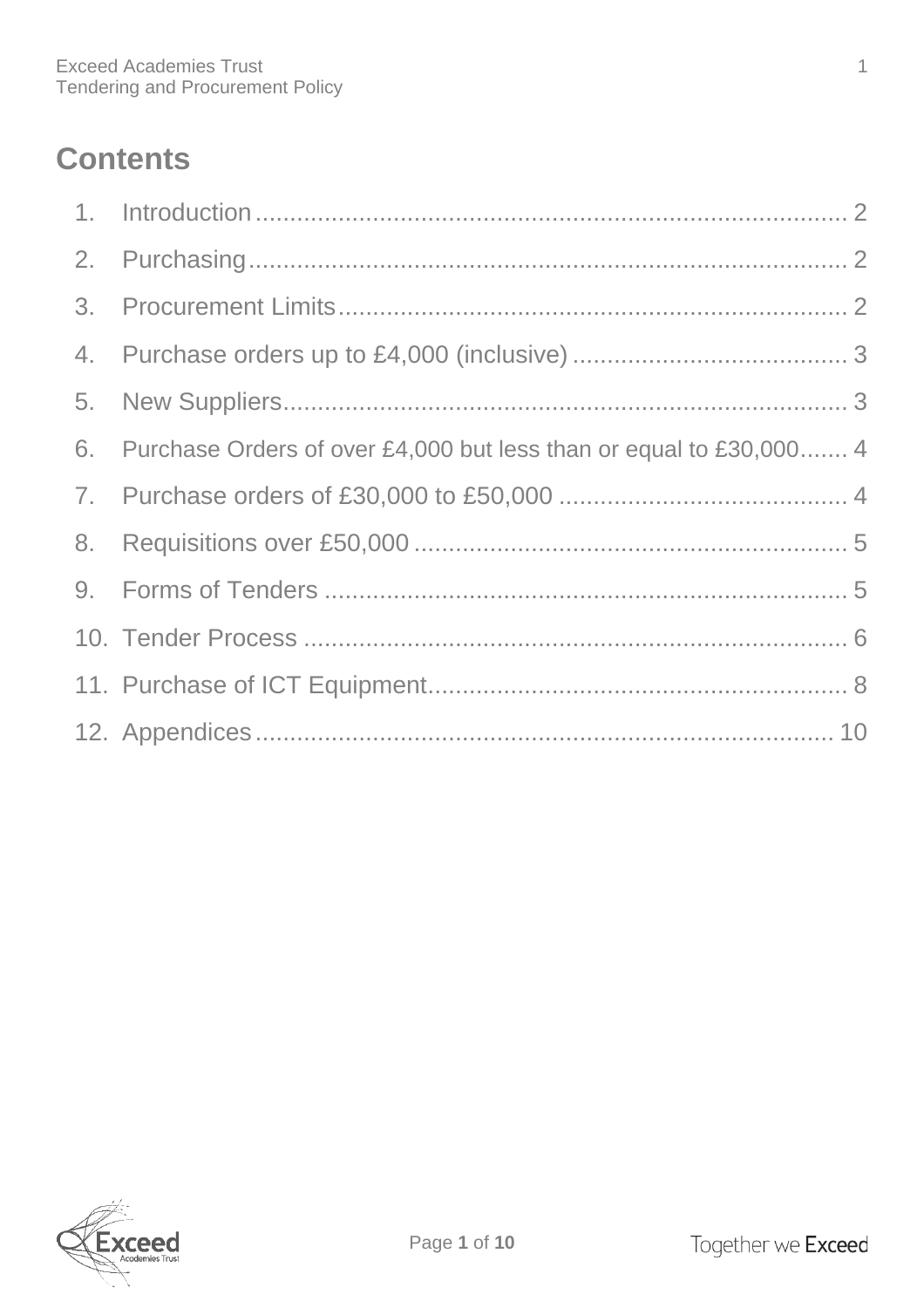## <span id="page-2-0"></span>**1. Introduction**

1.1 Exceed Academies Trust (the Trust) aims to achieve value for money on all its tendering and procurement activities.

## <span id="page-2-1"></span>**2. Purchasing**

- 2.1 The Trust must demonstrate the proper and effective use of public funds. The main requirements are:
	- Probity to demonstrate that all parties dealing with the Trust are dealt with on a fair and equitable basis and that there is no private gain, favouritism or corruption involved in any of the dealings of the Trust;
	- Accountability the Trust is publicly accountable for its expenditure and for the conduct of its affairs; and
	- Value for Money the achievement of value for money underpins the appropriate use of public funds.
- 2.2 Budget holders will be informed of the budget available to them at the start of the academic year. It is the responsibility of the budget holder to manage their budget and to ensure that funds available are not overspent. Full breakdown of budget, commitments and spend to date are accessible on PS Purchasing or can provided on request by the Trust's central finance team.

## <span id="page-2-2"></span>**3. Procurement Limits**

- 3.1 These limits are in place for the procurement of all goods and services but does not include the appointment of new staff or changes to staffing structures which is covered by the Scheme of Delegation.
- 3.2 There is additional guidance to follow for the procurement of ICT equipment. (see Section 11)

| 3.3 | <b>Amount</b>      | <b>Procurement Rules</b>                         | <b>Process</b>                                                                                                                                                                                                                             |
|-----|--------------------|--------------------------------------------------|--------------------------------------------------------------------------------------------------------------------------------------------------------------------------------------------------------------------------------------------|
|     | Up to $£4,000$     | <b>Budget</b><br>holder<br>Headteacher approval  | Approved supplier                                                                                                                                                                                                                          |
|     | £4,000 to £30,000  | Headteacher approval<br>plus CEO approval        | At least 3 quotes.<br><b>Complete "Request for expenditure over</b><br>£4k" (Appendix 1) document to be submitted<br>to finance @exceedacademiestrust.co.uk for<br>CEO approval before sending Purchase<br>Order to supplier. (Appendix 1) |
|     | £30,000 to £50,000 | Trustee approval (via<br>approval at meetings)   | Complete "Request for approval of<br>expenditure over £30k" (Appendix 2)<br>document to be submitted to<br>finance@exceedacademiestrust.co.uk.                                                                                             |
|     |                    |                                                  | Completed documentation sent to Trustees<br>for approval before Purchase Order is sent to<br>supplier.                                                                                                                                     |
|     | Above £50,000      | Trustee approval (via<br>Trustee representative) | Tender process to be followed                                                                                                                                                                                                              |

Page **2** of **10**

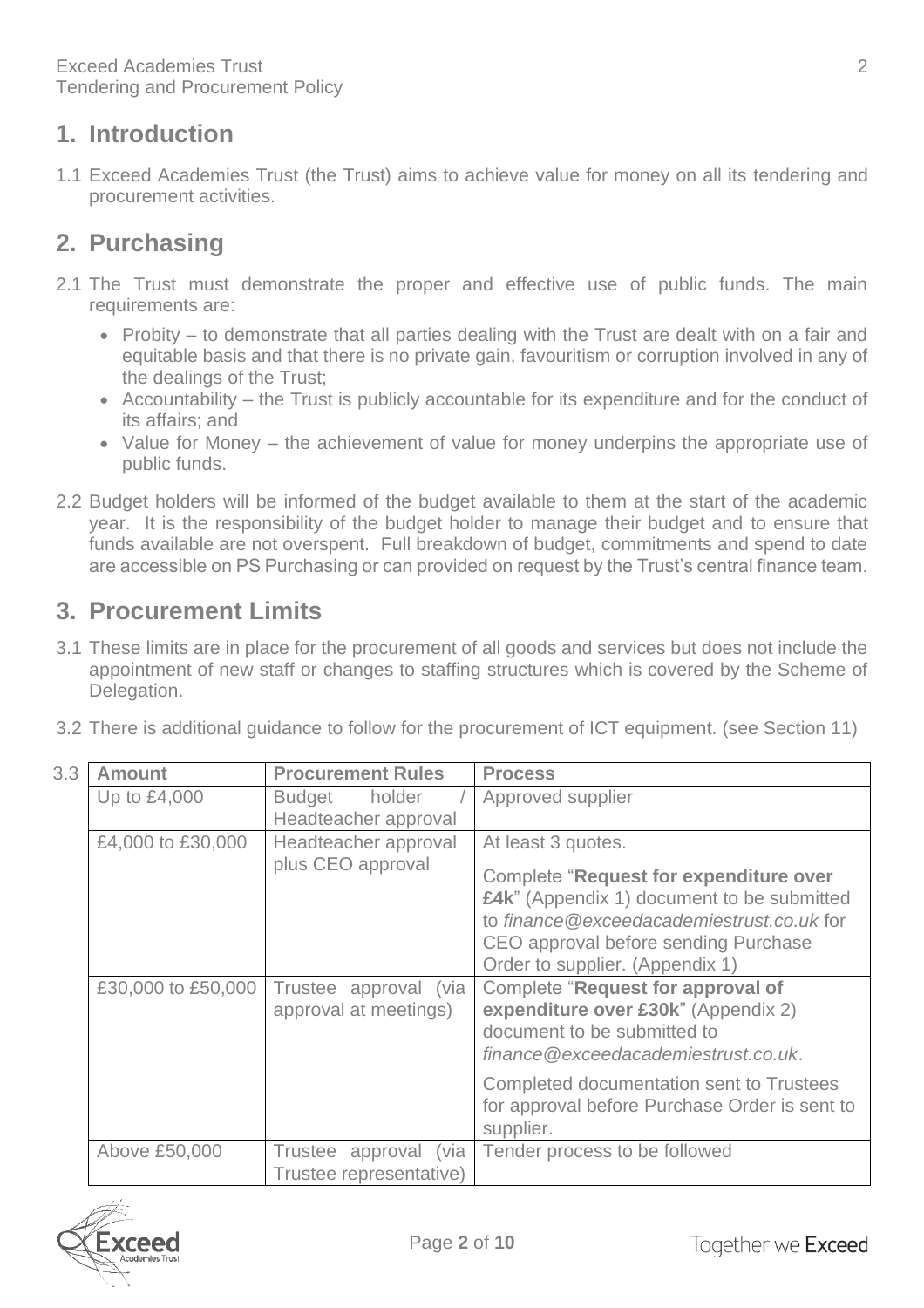## <span id="page-3-0"></span>**4. Purchase orders up to £4,000 (inclusive)**

- 4.1 Requisitions for goods must fully detail the items required, a price where known or quote if obtained, the nominal code/cost centre, and be signed as authorised by the budget holder or executive headteacher/headteacher/head of school and forwarded to the school office manager (or equivalent) to be entered on to PS Purchasing.
- 4.2 If a supplier is not on the system a "New Supplier" form should be completed to allow all the necessary checks to be completed by the central finance team (see section 5 below).
- 4.3 **Orders must not be placed directly with suppliers by email or telephone, unless in an emergency situation. An order should be entered as soon as possible after the event in this case.**
- 4.4 At the end of each day the Trust's central finance team will send out by email all approved purchase orders to suppliers.

## <span id="page-3-1"></span>**5. New Suppliers**

- 5.1 Requesting a new supplier should be done so by the member of staff wishing to raise the Purchase Order. A new supplier form (Appendix 4) should be fully completed and emailed to the Trust's central finance team. Any form not completed in full will be returned for missing information to be included.
- 5.2 Formal checks must be carried out by the Trust's central finance team on any new supplier before approving, these may include:
	- Cost
	- Risk
	- Company House/Sole Trader Checks
	- Convenience
	- Social Responsibility
	- Service
	- Delivery
	- Quality & safety

This aims to identify any related party or connected parties which are subject to additional scrutiny as detailed in the Academy Trust Handbook.

5.3 New suppliers are approved by the CFO within three working days. Once approved and entered onto PS Purchasing the requester will be notified and the order can be processed. The Trust's central finance team should send an 'Invitation to Engage' to the supplier, asking them to submit bank details, using the official request form.

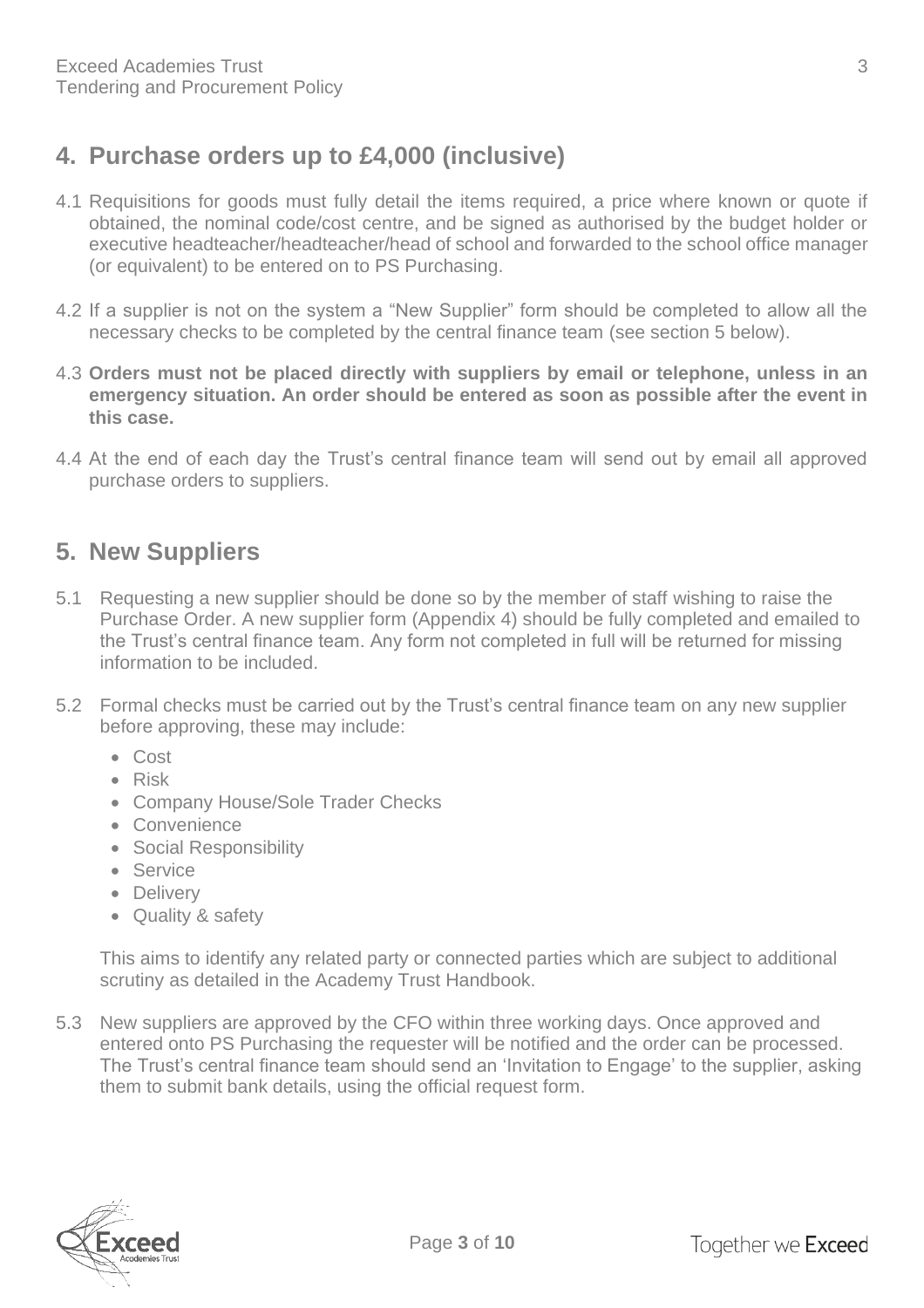## <span id="page-4-0"></span>**6. Purchase Orders of over £4,000 but less than or equal to £30,000**

- 6.1 At least three written quotations must be obtained for all purchases over £4,000. This includes the purchase or goods and services and a series of purchases with the same supplier over a period of time.
- 6.2 An approval request form for expenditure over £4,000 must also be completed in full and submitted to *finance@exceedacademiestrust.co.uk* with copies of the accompanying three quotes attached in one email. This document must detail the preferred supplier and the reasons for this choice.
- 6.3 Copies of all documents received will be saved by the finance team as audit evidence of the process.
- 6.4 Requisitions between £4,000 and £30,000 must be authorised by the CEO of the Trust. All fully approved orders will be sent to suppliers by central finance team.

## <span id="page-4-1"></span>**7. Purchase orders of £30,000 to £50,000**

- 7.1 At least three written quotations must be obtained for all purchases between £30,000 and £50,000. This includes the purchase or goods and services and a series of purchases with the same supplier over a period of time.
- 7.2 An approval request form for expenditure between £30,000 and £50,000 must also be completed in full and submitted to *finance@exceedacademiestrust.co.uk* with copies of the accompanying three quotes attached in one email. This document must detail the preferred supplier and the reasons for this choice.
- 7.3 Copies of all documents received will be saved by the finance team as audit evidence of the process.
- 7.4 Once the request has been reviewed by the CFO the document will be sent to Clerk and Projects Officer for distribution to Trustees.
- 7.5 The Trustees will not usually approve expenditure requests outside of the meeting calendar schedule unless considered an emergency and therefore any requests should be planned and submitted 2 weeks prior to the Trustees meeting to give time for review by the CFO and CEO if required.
- 7.6 Once approved the Clerk will inform the Budget Holder the procurement has been approved and the Purchase Order can be raised on the system.

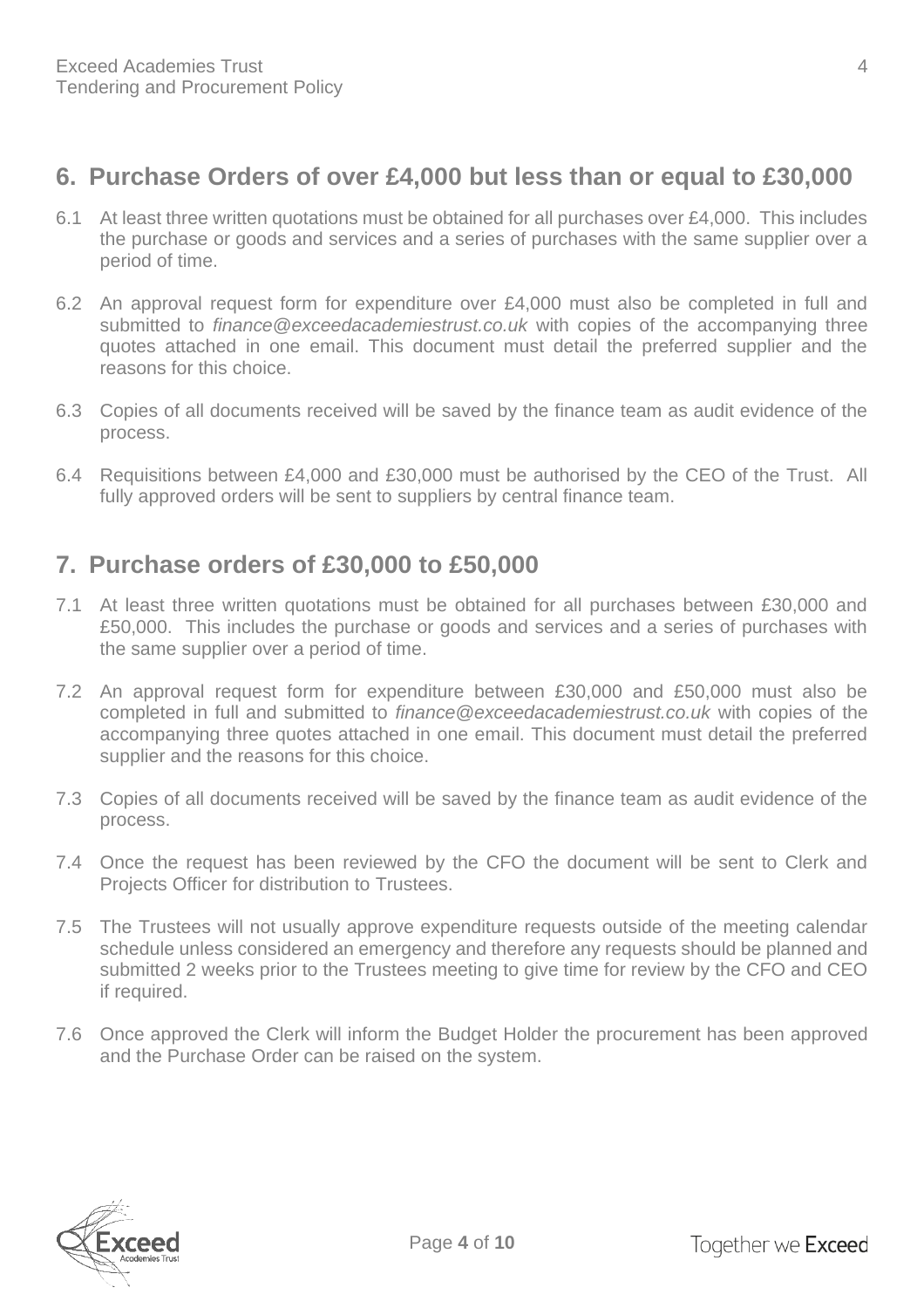## <span id="page-5-0"></span>**8. Requisitions over £50,000**

- 8.1 All goods/services or for a series of contracts which in total exceed £50,000 are subject to formal tendering procedures as detailed below.
- 8.2 The central team must be notified in advance of a tender process over £50,000 before it commences. An indicative cost must be provided at this stage. The central team will then liaise with trustees to appoint a suitable representative Trustee to be involved in the process.
- 8.3 For purchases over £50,000 a trustee representative must be allocated to be involved in the process from the start and included on the selection panel. The CFO will also advise at this point which member of the central team or other trust representative who may be required to be part of the process.
- 8.4 Purchases over certain levels may fall under the UK Public Procurement rules and require advertising on Find a Tender (FTS).
- 8.5 The final decision will be ratified by the Trustees at their next planned meeting.

## <span id="page-5-1"></span>**9. Forms of Tenders**

- 9.1 There are three forms of tender procedure: open, restricted and negotiated and the circumstances in which each procedure should be used are described below:
- 9.2 **Open Tender:** This is where all potential suppliers are invited to tender. The budget holder must discuss and agree with the CFO how best to advertise for supplier's e.g. general press, trade journals or to identify all potential suppliers and contact directly if practical. This is the preferred method of tendering, as it is most conducive to competition and the propriety of public funds.
- 9.3 **Restricted Tender:** This is where suppliers are specifically invited to tender and must be approved by the CFO.

Restricted tenders are appropriate where:

- there is a need to maintain a balance between the contract value and administrative costs,
- a large number of suppliers would come forward or because the nature of the goods are such that only specific suppliers can be expected to supply the school's requirements,
- the costs of publicity and advertising are likely to outweigh the potential benefits of open tendering.
- there is a lack of time to go through an open tender procedure
- 9.4 **Negotiated Tender:** The terms of the contract may be negotiated with one or more chosen suppliers. This is appropriate in specific circumstances and where the above methods have resulted in either no or unacceptable tenders, only one or very few suppliers are available, extreme urgency exists, additional deliveries by the existing supplier are justified.

The CFO must approve the use of the Negotiated tender and report to Trustees the reasons behind this approach.

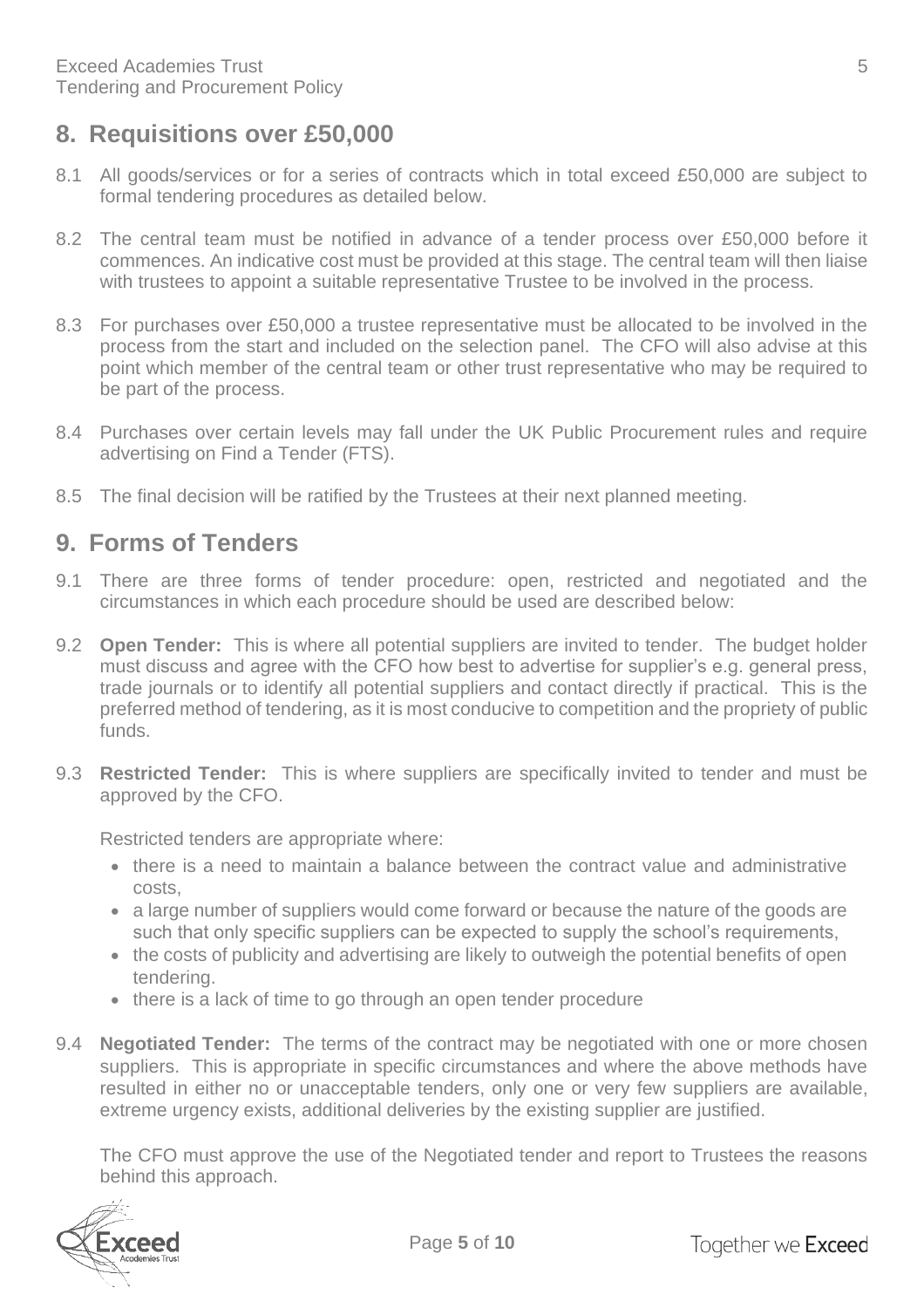## <span id="page-6-0"></span>**10. Tender Process**

#### 10.1 **Preparation for Tender**

Full consideration should be given to:

- Objectives of the project
- Overall requirements
- Technical skills required
- After sales service requirements
- Form of contract

It may be useful after all requirements have been established to rank requirements (eg mandatory, desirable, and additional) and award marks to suppliers on fulfilment of these requirements to help reach an overall decision.

#### 10.2 **Invitation to Tender** (ITT)

If a restricted tender is to be used then an ITT must be issued.

A template ITT document is available to be completed by the school and support will be provided by the central team where necessary.

If an open tender is used an ITT may be issued in response to an initial enquiry.

An ITT should include the following:

- Introduction / background to the project
- Scope and objectives of the project
- Technical requirements
- Implementation of the project
- Terms and conditions of tender and
- Form of response

All invitations to tender should be sent from the centrally managed *[tenders@exceedacademiestrust.co.uk](mailto:tenders@exceedacademiestrust.co.uk)* email address currently managed by the Clerk and Projects officer.

#### 10.3 **Aspects to Consider**

#### **Financial**

- Like should be compared with like and if a lower price means a reduced service or lower quality this must be borne in mind when reaching a decision.
- Care should be taken to ensure the tender price is the total price and that there are no hidden or extra costs
- Scope for negotiation

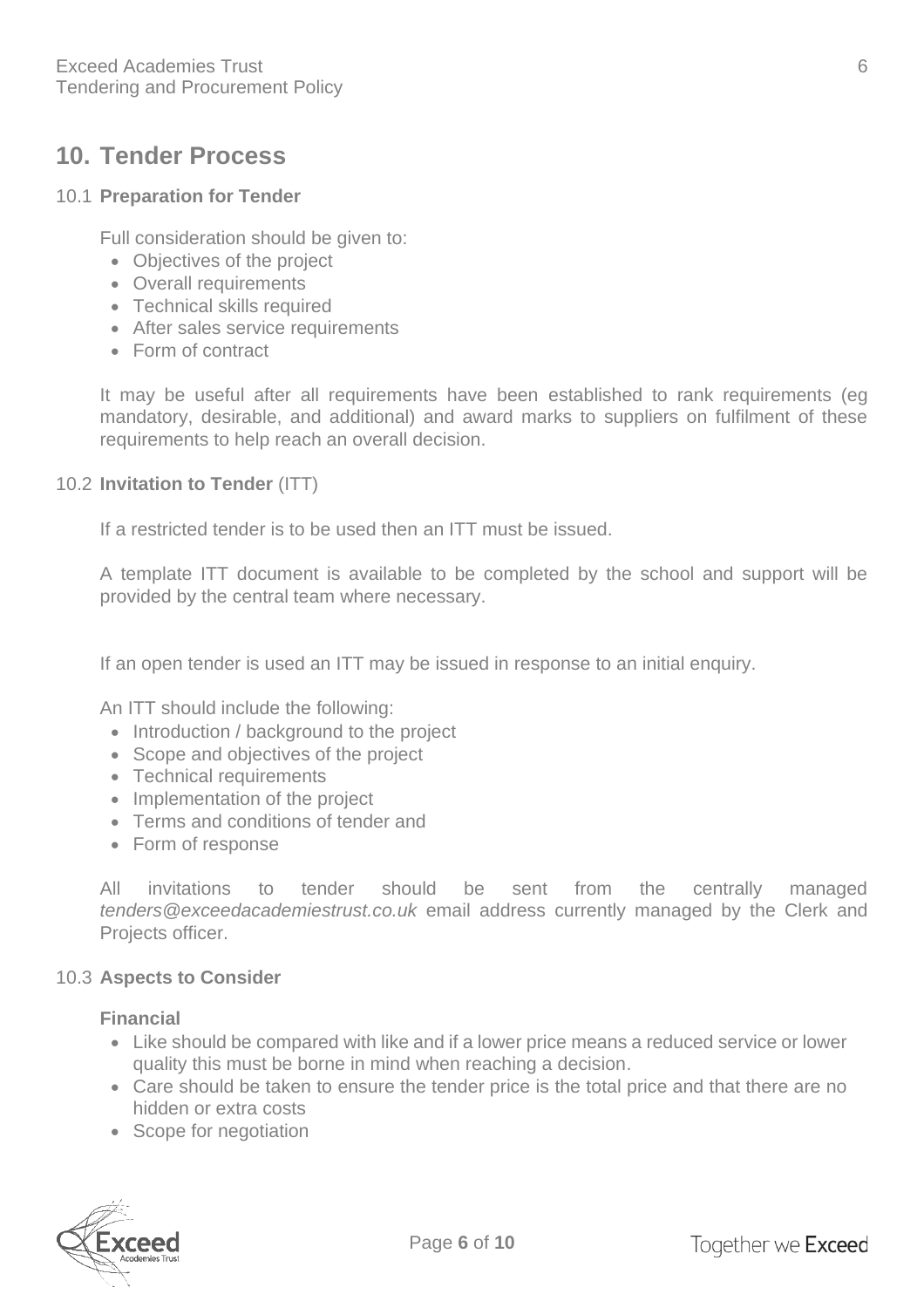#### **Technical / Suitability**

- Qualifications of the contractor
- Relevant experience of the contractor
- Descriptions of technical and service facilities
- Certificates of quality/conformity with standards
- Quality control procedures
- Details of previous sales and references from past customers.

#### **Other Considerations**

- Pre-sales demonstrations
- After sales service
- Financial status of supplier.
- Suppliers in financial difficulty may have problems completing contracts and in the provision of after sales service.

#### 10.4 **Tender Acceptance Procedures**

The ITT should state the date and time by which the completed tender document should be received by the Trust/school. Tenders received after the submission deadline should not normally be considered.

We expect all tenders to be submitted electronically to *tenders@exceedacademiestrust.co.uk* managed by the Clerk and Projects Officer.

In the event the tenders are not submitted electronically by email, the tenders should normally be submitted in plain envelopes clearly marked to indicate they contain tender documents. They should be sent to the Trust head office and not an individual school.

The envelopes should be time and date stamped on receipt and securely stored in the Trust prior to tender opening.

#### 10.5 **Tender Opening Procedures**

The Clerk and Projects Officer will receive the tenders and share them with the panel once the deadline has passed.

If paper copies are submitted all tenders submitted should be opened at the same time and the tender details should be recorded. All members of the panel should be present for the opening on the tender documents.

A separate record should be established to record the names of the companies submitting tenders and the amount tendered. This record must be signed by all people present at the tender opening.

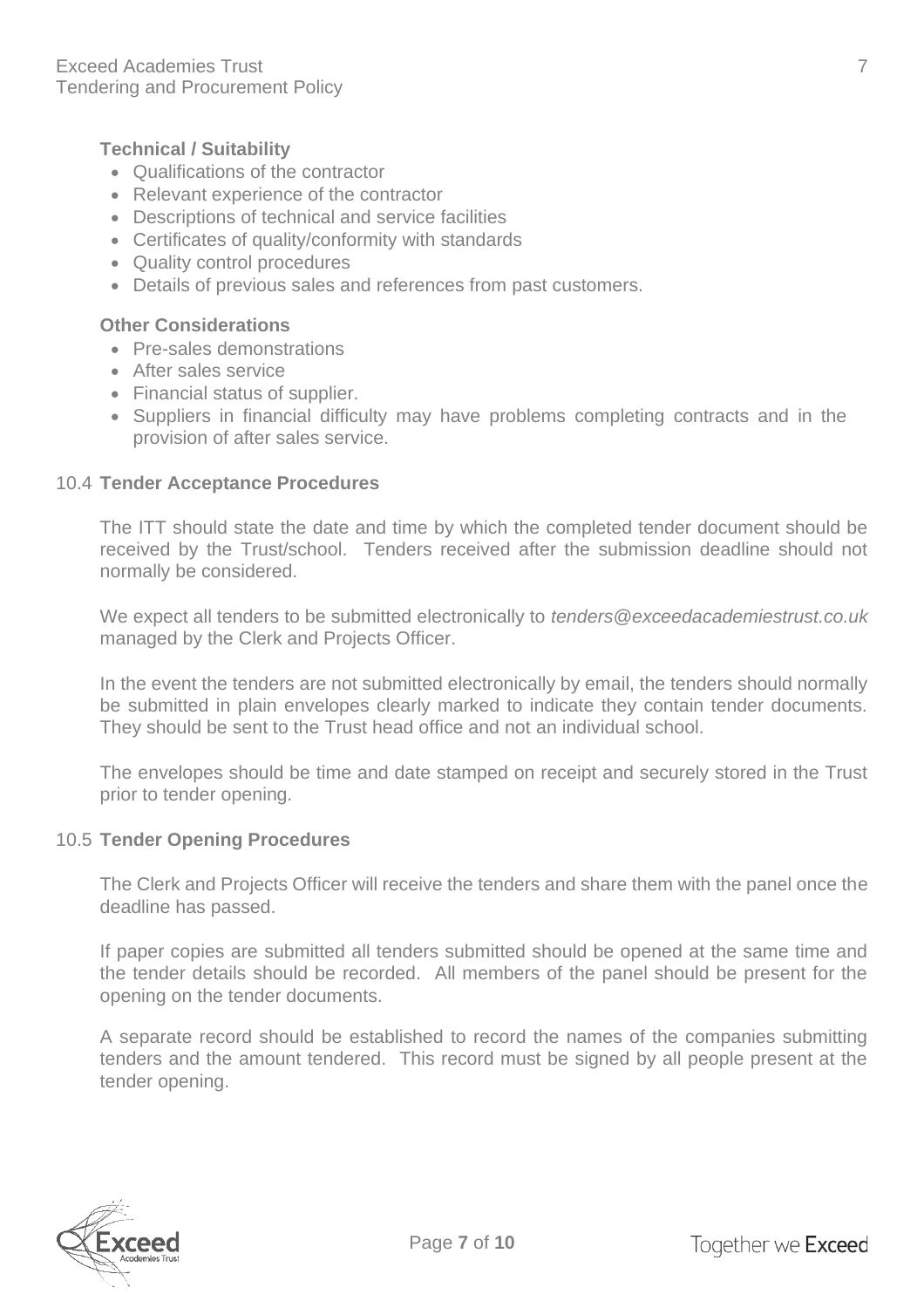#### 10.6 **Tendering Evaluation Procedures**

The evaluation process should include everyone selected to sit on the panel. Those involved should disclose all interests, business and otherwise, that might impact upon their objectivity. If there is a potential conflict of interest then that person **must** withdraw from the tendering process.

Those involved in making a decision must take care not to accept gifts or hospitality from potential suppliers that could compromise or be seen to compromise their independence.

Where required by the conditions attached to a specific grant from the DfE/ESFA, the department's approval must be obtained before the acceptance of a tender.

The accepted tender should be the one that is economically most advantageous to the Trust/School. All parties should then be informed of the decision.

## <span id="page-8-0"></span>**11. Purchase of ICT Equipment**

- 11.1 For all ICT procurement of devices (not exclusively but including laptops, desktops, tablets, mobile phones and printers) which will be connecting to our trust network must involve discussion with the trust ICT manager prior to devices being ordered.
- 11.2 The wider trust needs should be considered and if we are making a significant investment in devices at one location there should be consideration for other locations too. Economies of scale can be realised when placing all devices on one order.

#### 11.3 **For ICT device procurement under £4k**

Orders for devices under £4k are placed as described in Section 4.

The order is approved by the budget holder who is responsible to check that ICT Manager has been aware of the procurement needs and the devices are compatible and specification suitable.

For procurement of a small number of sundry items such as keyboards, mice, wires etc. this does not need ICT Manager input.

#### 11.4 **For all ICT device procurement £4k and £30k**

The **Standard ICT Specification Document** (Appendix 3) should be prepared by the school with input from ICT Manager

The ICT Manager will then send the competed document, with details of the deadline for submission and where to send it to, to the trust's Clerk and Projects Officer who will send it out from *[tenders@exceedacademiestrust.co.uk](mailto:tenders@exceedacademiestrust.co.uk)*

The Clerk and Projects officer will enter the details in the tender log spreadsheet.

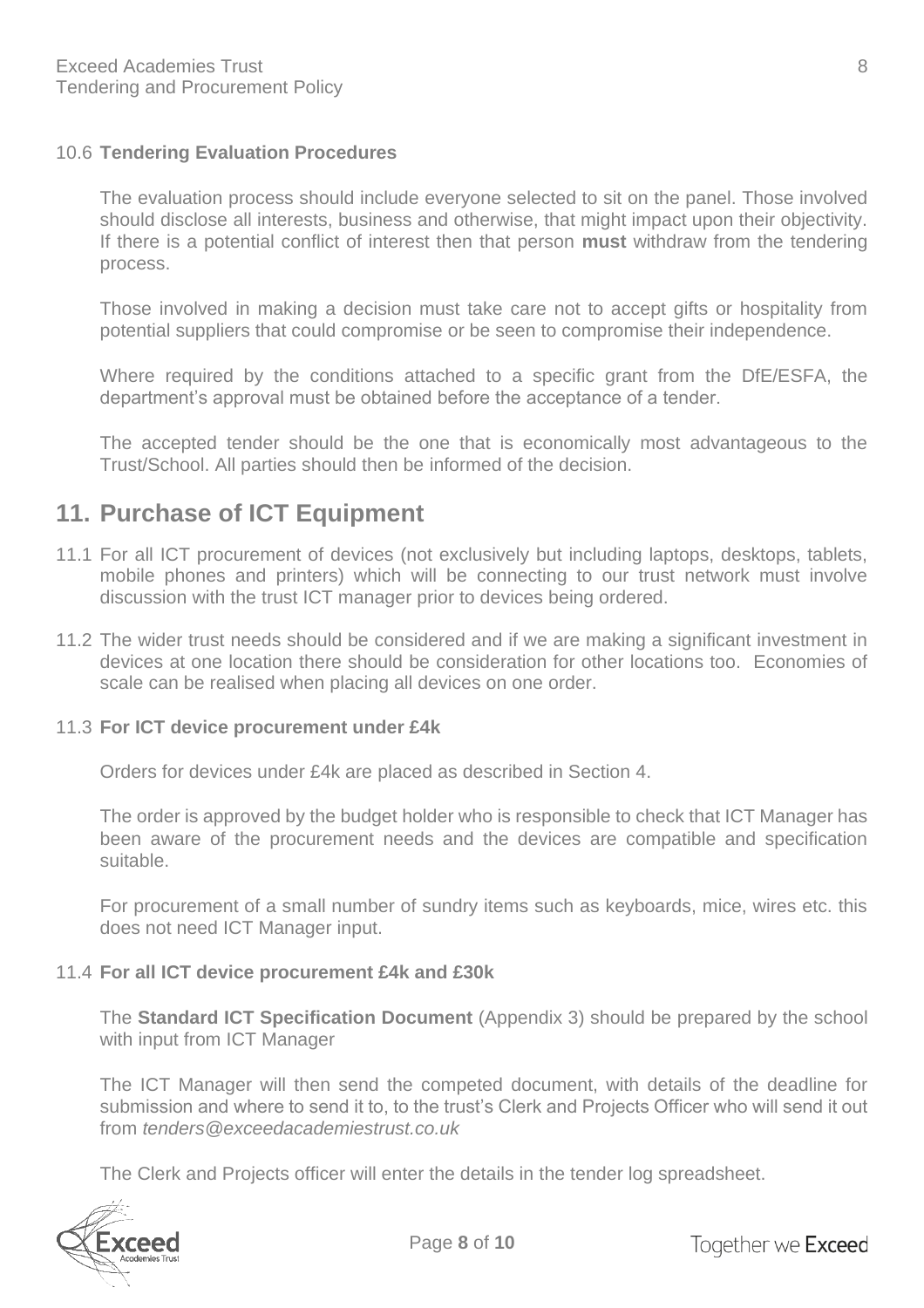More than three companies (ideally six) should be asked to quote, with a minimum of at least three responses are required before an order can be raised.

Suppliers will only be allowed to submit one quote and not able to resubmit a revised quote unless specifications are changed by the trust and all suppliers will be asked to resubmit.

Quotes **must** be returned to *[tenders@exceedacademiestrust.co.uk](mailto:tenders@exceedacademiestrust.co.uk)*

Once the quotes have been received the Clerk and Projects Officer will share with the schools and ICT Manager who will discuss and decide which is the preferred supplier.

The school is then responsible for entering the order onto PS Purchasing and as detailed in section 6 an Approval request form must then be completed and emailed to *[finance@exceedacademiestrust.co.uk](mailto:finance@exceedacademiestrust.co.uk)* with copies of the quotes.

#### 11.5 **For all ICT device procurement above £30k**

Section 11.4 continues to apply for all procurement over £30k. However between £30,000 and £50,000 a completed Approval Request Document (Appendix 2) must be submitted to Trustees for approval in advance of the order being approved.

Above £50,000 approval from the Trustees must be sought **prior** to the ITT being sent out. As with all procurement over £50,000 a Trustees and representative from the central team must be involved in the process.